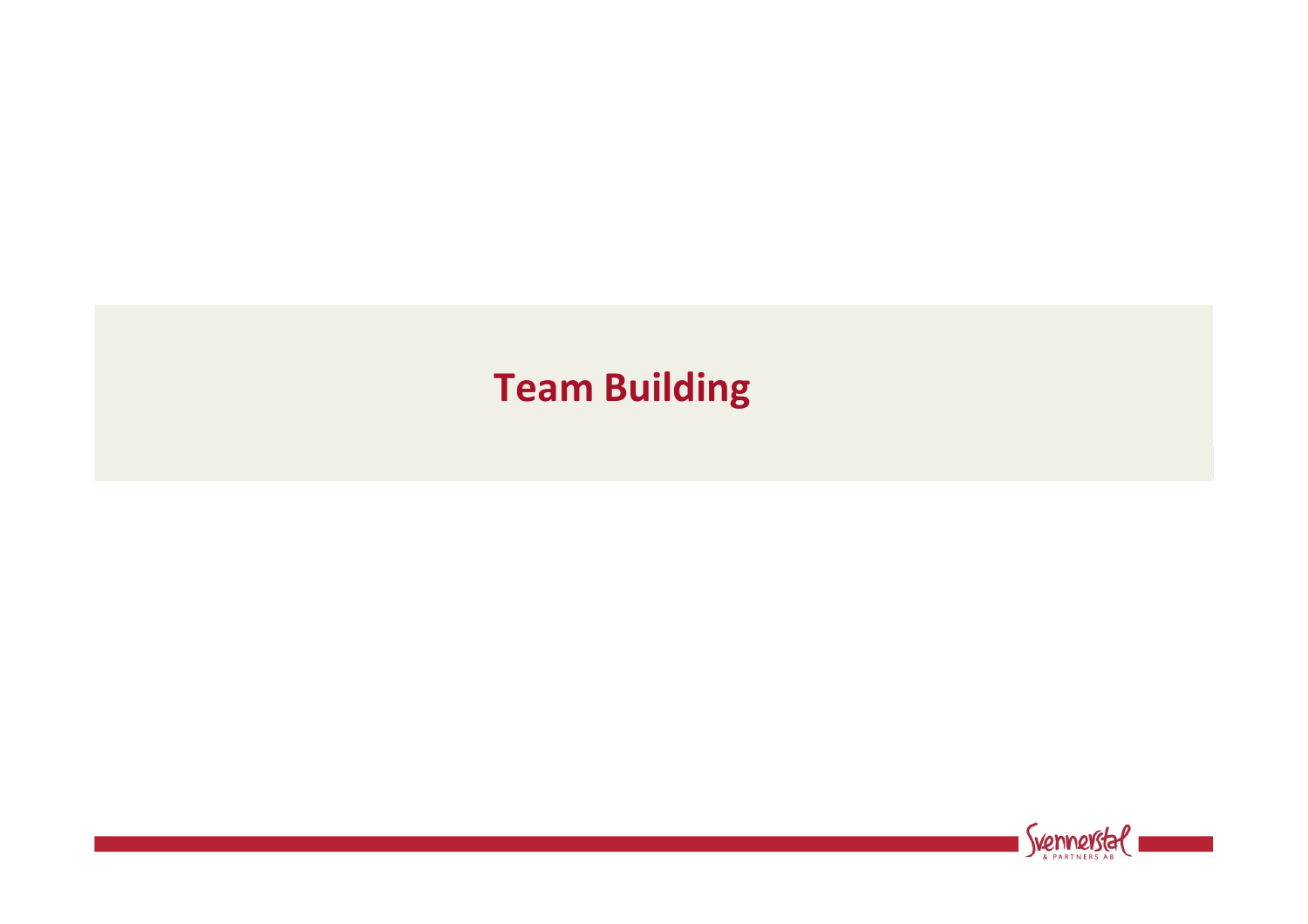## **Team Building - an overview**

| <b>Client needs</b>                                   | <b>Results</b>                                    |
|-------------------------------------------------------|---------------------------------------------------|
| • Improve group dynamics and communication            | A team working together for common objectives,    |
| within the team.                                      | strategies and visions.                           |
| • Help a new leader to establish him-/herself and the | An awareness within the team about strengths and  |
| focus of work of the team.                            | weaknesses and ways of constructive cooperation.  |
| I Identify the competence of the team and develop     | A team that is effective in its work and achieves |
| the group where needed, both with individual head     | greater cooperation within the team, i.e. through |

support as well as development of the team as a whole. 

■ Establish effective teams.

developing communication and feedback, evaluating the roles and working arrangements, and developing the team's conflict management.



 $\vert$  2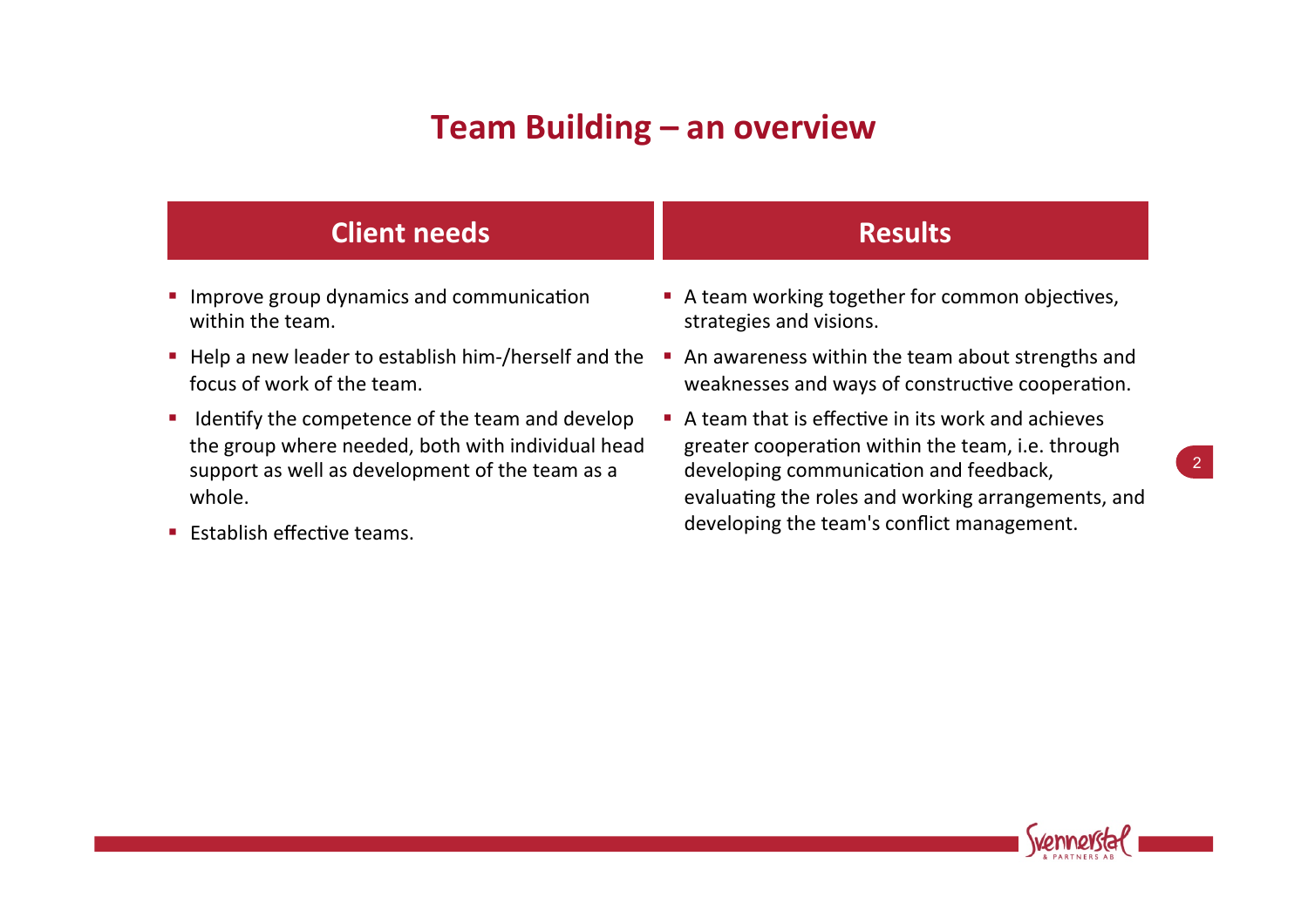#### **Management Team Development - an overview**

| <b>Client needs</b>                                                                                                                                                                 | <b>Results</b>                                                                                                                                                                                                                                                                            |
|-------------------------------------------------------------------------------------------------------------------------------------------------------------------------------------|-------------------------------------------------------------------------------------------------------------------------------------------------------------------------------------------------------------------------------------------------------------------------------------------|
| ■ Establish or update the vision, strategy and<br>governance model for the organization.                                                                                            | • A management team that works together for<br>common objectives, strategies and visions.                                                                                                                                                                                                 |
| Improve group dynamics and communication<br>$\mathcal{L}_{\mathcal{A}}$<br>within the management team.                                                                              | • An awareness in the team about the strengths and<br>weaknesses and ways of constructive cooperation.                                                                                                                                                                                    |
| • Help a new CEO to establish him-/herself and focus<br>on the work of the management team.                                                                                         | A management team that is effective in its work and<br>achieves greater cooperation within the team by,<br>among other things, developing team<br>communication and feedback, evaluating the roles<br>and working arrangements and developing the<br>management team's conflict handling. |
| • Identify the skills in the management team and<br>develop the team where needed, both through<br>individual management support as well as<br>development of the group as a whole. |                                                                                                                                                                                                                                                                                           |

■ Help management teams to align themselves for a decisive change in strategy of the company or abroad.

*<u>vennerstal</u>* 

3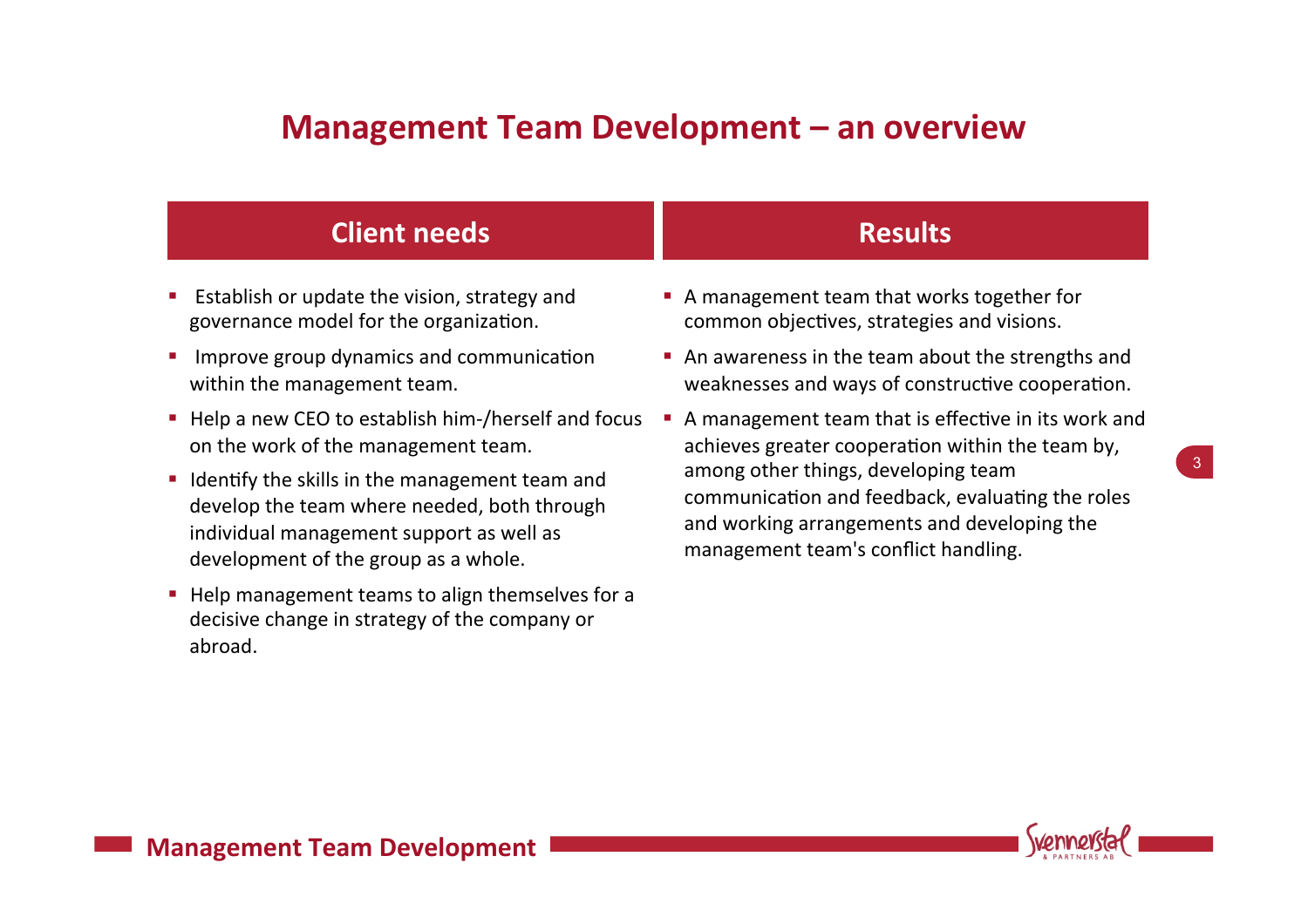# **In Management Team Development, Svennerstål & Partners uses** *Gleicher*'*s Formula for Change*

Socimerstan & Farthers has further developed this theory into a toor that is bant as a 4 held matrix.<br>The matrix / tool assumes that the organization's readiness to develop is dependent on the employees' participation as well as the employees' knowledge of the business. and the control of Svennerstål & Partners has further developed this theory into a tool that is built as a 4-field matrix.



These parameters are identified through a survey in which basic questions are standardized, also making it possible to compare different organizations with each other. This tool provides a clear visual picture of the organization's current state and used primarily in the planning phase of development.



4